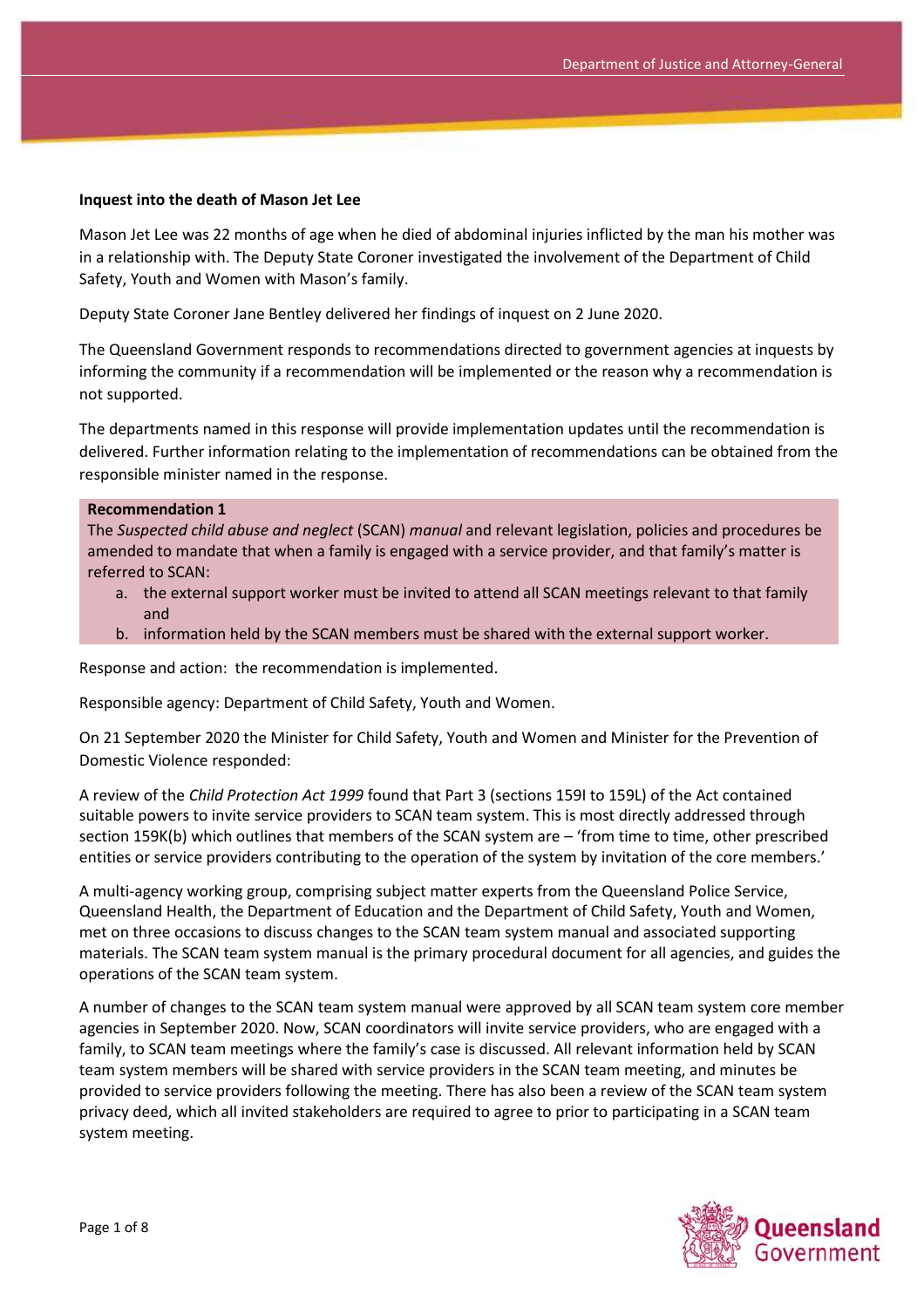Implementation activities to support the amendments will be completed by December 2020. These activities include communication of the changes and training to SCAN coordinators and core member representatives.

### **Recommendation 2**

Queensland Department of Health implement formal policies and procedures for the escalation of a case in which medical officers disagree with a decision made by the department (Department of Child Safety, Youth and Women) in relation to the discharge from hospital of a child.

Response and action: the recommendation is implemented.

Responsible agency: Queensland Health (lead), supported by the Department of Children, Youth Justice and Multicultural Affairs.

On 21 September 2020 the Deputy Premier and Minister for Health and Minister for Ambulance Services, and the Minister for Child Safety, Youth and Women and Minister for the Prevention of Domestic Violence responded:

Queensland Health finalised recruitment of a project manager who will coordinate the development and implementation of a process, and relevant supporting resources, for the escalation of a case in which Queensland Health medical officers disagree with a decision made by the Department of Child Safety, Youth and Women in relation to a child's discharge from hospital.

A working group, comprising subject matter experts from Queensland Health and the Department of Child Safety, Youth and Women was established to progress this recommendation. The working group will develop a joint escalation process. Each agency, informed by the working group, will be responsible for developing relevant resources to support the escalation process. A joint communication and implementation strategy will also be developed to ensure Queensland Health and Department of Child Safety, Youth and Women staff are aware of the escalation process.

### **On 8 July 2021 the Minister for Health and Ambulance Services, and the Minister for Children and Youth Justice and Minister for Multicultural Affairs and responded:**

On 12 November 2020, the policy area responsible for child safety within the former Department of Child Safety, Youth and Women transitioned to the Department of Children, Youth Justice and Multicultural Affairs.

Queensland Health and the Department of Children, Youth Justice and Multicultural Affairs developed a draft process for escalation of cases in which Queensland Health medical officers disagree with a decision made by the department. Using a collaborative approach, both agencies are undertaking consultation with Queensland Health clinicians and child safety staff through focus groups and scenario testing to ensure the joint escalation process addresses multiple possible escalation points.

A cross-agency working group has been established to consider feedback received through consultation, finalise development and inform implementation of the joint escalation process. The escalation process will be approved for implementation by the directors-general of Queensland Health and the Department of Children, Youth Justice and Multicultural Affairs.

Queensland Health are also dedicating further resources to the development and implementation of this process.

# **On 17 December 2021 the Minister for Health and Ambulance Services and Leader of the House, and the Minister for Children and Youth Justice and Minister for Multicultural Affairs and responded:**

In July 2021, after extensive consultation across both agencies, the directors-general of Queensland Health and the Department of Children, Youth Justice and Multicultural Affairs endorsed the 'Discharge escalation pathway for a child at risk'. This pathway provides consistency and best practice regarding the minimum

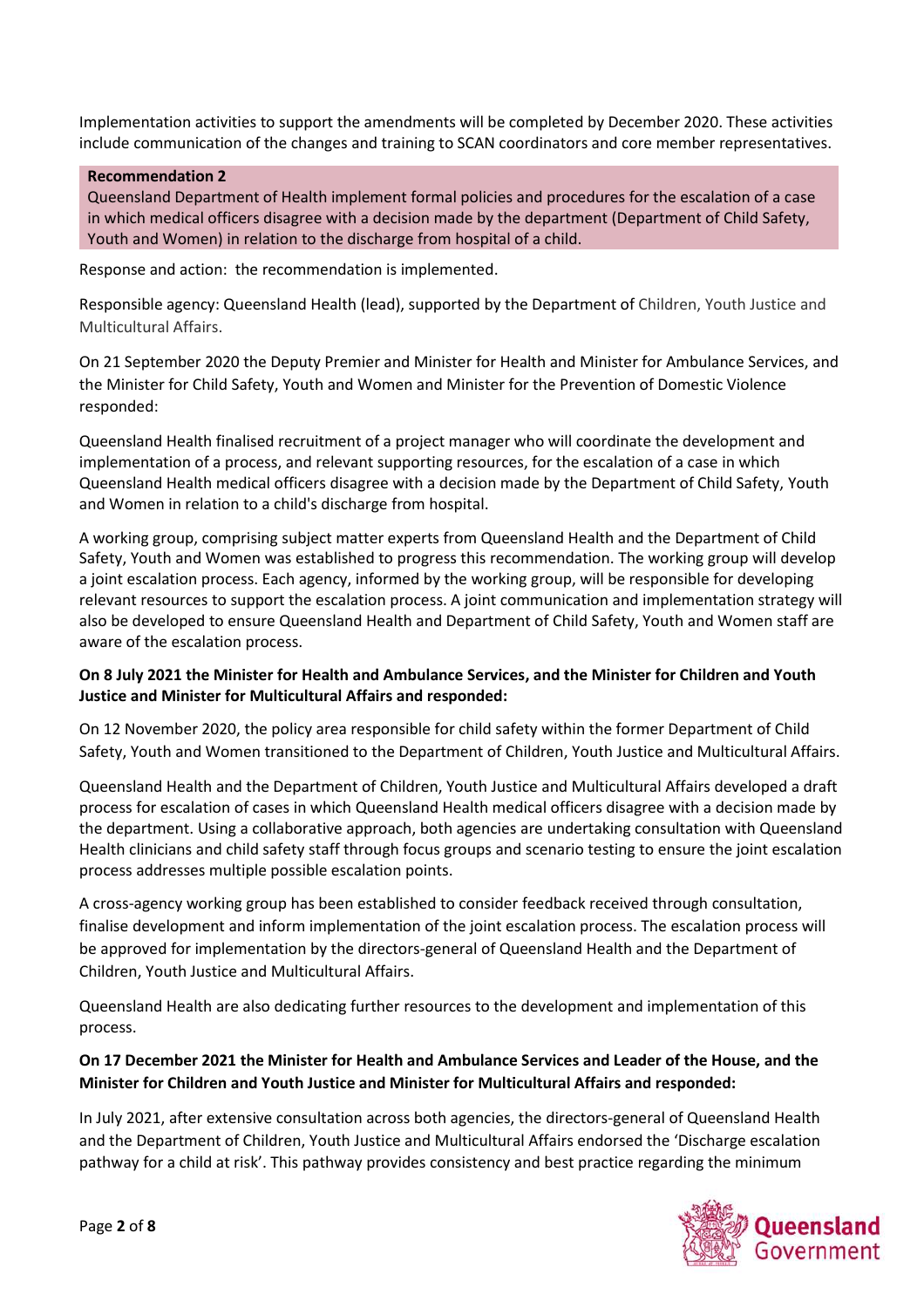standard process and authority to initiate escalation when a medical officer is concerned about child safety's decision-making related to the immediate safety of a child upon discharge from a hospital.

With the pathway endorsed, both agencies will transition to business-as-usual implementation activities, including communications to stakeholders, monitoring of the pathway's use and periodic review.

This recommendation is now complete.

### **Recommendation 3**

Procedures and policies for the provision of information to the Queensland Police Service be reviewed to ensure that information held by the department is provided to the Queensland Police Service, upon request, in a timely manner and without redactions and the Queensland Police Service report annually for the next three years to the Coroners Court of Queensland the number, if any, of search warrants executed on the department for the provision of information in relation to children who are subject to a joint investigation.

Response and action: the recommendation is implemented.

Responsible agency: Department of Child Safety, Youth and Women and the Queensland Police Service.

On 21 September 2020 the Minister for Child Safety, Youth and Women and Minister for the Prevention of Domestic Violence, and the Minister for Police and Minister for Corrective Services responded:

Legal officers from the Queensland Police Service and the Department of Child Safety, Youth and Women met to discuss information sharing issues, and to confirm interpretations of relevant legislation.

The Department of Child Safety, Youth and Women commenced a review of information sharing procedures, including reviewing any requirements for legislative change. An action plan, identifying a number of activities, including a review of procedural advice, staff training, and information system inputs, has been developed.

The Queensland Police Service commenced scoping the requirements to report the number of search warrants executed on child safety for joint investigations.

The Queensland Police Service will continue joint investigation search warrant reporting requirements for the next three years.

# **On 22 April 2021 the Minister for Children and Youth Justice and Minister for Multicultural Affairs and the Minister for Police and Corrective Services and Minister for Fire and Emergency Services updated:**

The Queensland Police Service commenced collecting data to report the number of search warrants executed on Child Safety for joint investigations for the 2020-21 reporting period. It is anticipated the first report will be sent to the Coroners Court of Queensland in mid-2021.

Following confirmation of information sharing legislative interpretations in 2020, the Department of Children, Youth Justice and Multicultural Affairs commenced an information sharing improvement project. This project is continuing through 2021 and involves improving information requests through better and targeted training, monitoring and improving the quality of information requests and continuing to design an efficient information sharing application called Unify s159N.

The review of information sharing procedures and policies is being absorbed into business-as-usual arrangements for the Department of Children, Youth Justice and Multicultural Affairs.

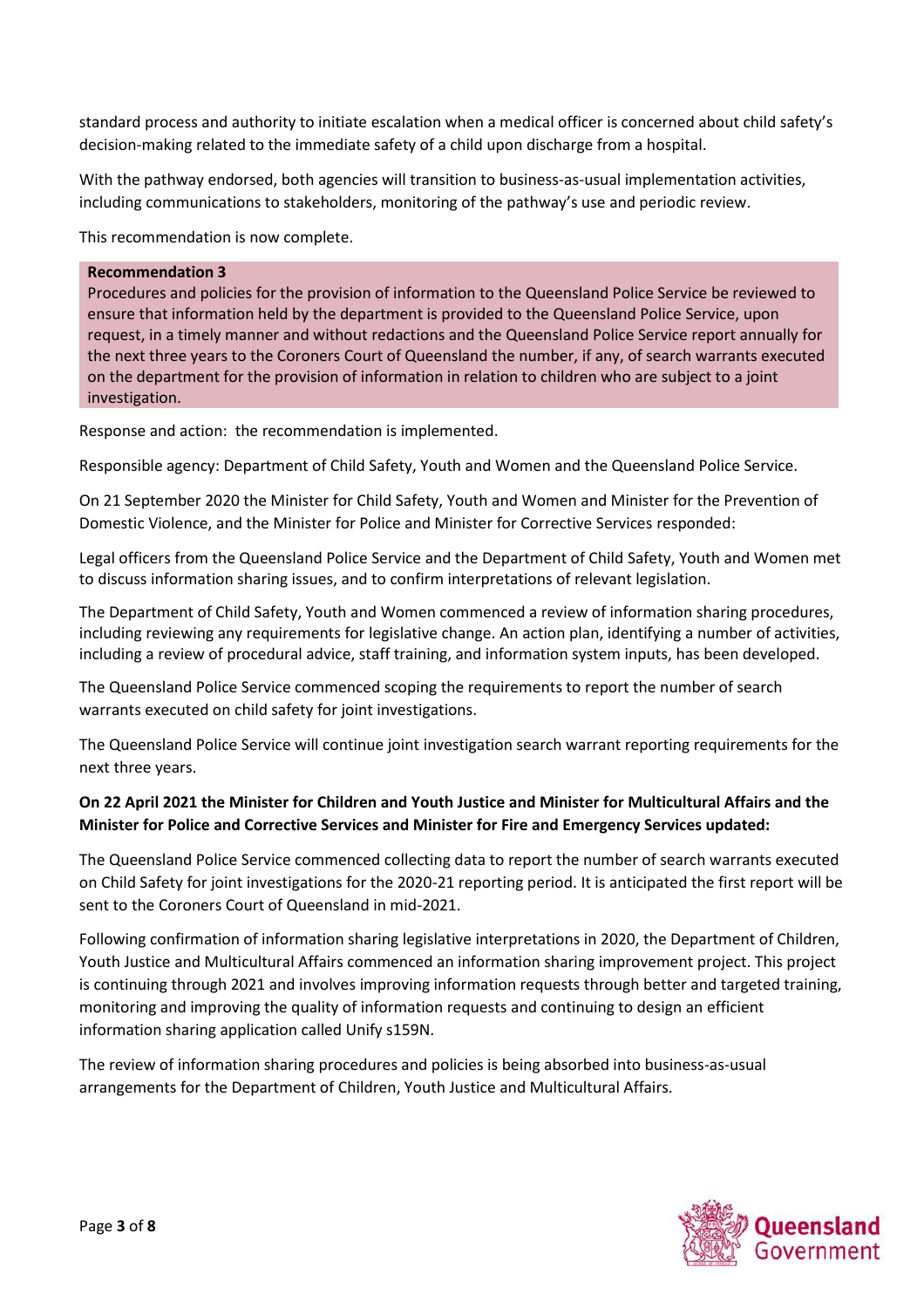### **Recommendation 4**

The *Suspected child abuse and neglect* (SCAN) *manual* and relevant legislation, policies and procedures be amended to require cases remain open to SCAN until appropriate feedback has been provided to core members and it is agreed that the recommendations have been fulfilled, or if not fulfilled, are no longer appropriate, and that no further recommendations are appropriate.

Response and action: the recommendation is implemented.

Responsible agency: Department of Child Safety, Youth and Women.

On 21 September 2020 the Minister for Child Safety, Youth and Women and Minister for the Prevention of Domestic Violence responded:

A review of the *Child Protection Act 1999* found that that Part 3 (sections 159I to 159L) of the Act contained suitable powers to operate the SCAN team system, and a legislative provision was not required to effect appropriate case closures. This is appropriately dealt with through policy and procedure.

A multi-agency working group, comprising subject matter experts from the Queensland Police Service, Queensland Health, the Department of Education and the Department of Child Safety, Youth and Women, met on three occasions to discuss changes to the SCAN team system manual and associated supporting material. The SCAN team system manual is the primary procedural document for all agencies, and governs the operations of the SCAN team system.

A number of changes to the SCAN team system manual were approved by all SCAN team system core member agencies in September 2020. Now, where the SCAN team has formulated recommendations and at least one review has occurred to monitor the implementation and effectiveness of the recommendations, the case will be closed to the SCAN team only when it is agreed that the feedback adequately assures all core member representatives that the recommendations have been completed (or if not completed, are no longer appropriate) and the SCAN team agrees there has been no additional information provided which indicates that further recommendations are required to enable a coordinated response to the protection needs of children.

Implementation activities to support the amendments will be completed by December 2020. These activities include communication of the changes and training to SCAN coordinators and core member representatives.

### **Recommendation 5**

The *Suspected child abuse and neglect* (SCAN) *manual* and relevant legislation, policies and procedures be amended to mandate that when a SCAN meeting is inquorate, the available members nevertheless hold a case planning discussion about the matters that would have been subject to the meeting.

Response and action: the recommendation is implemented.

Responsible agency: Department of Child Safety, Youth and Women.

On 21 September 2020 the Minister for Child Safety, Youth and Women and Minister for the Prevention of Domestic Violence responded:

A legislative review of the *Child Protection Act 1999* found that that Part 3 (sections 159I to 159L) of the Act contained suitable powers to operate the SCAN team system, and a legislative provision was not required to mandate quorum requirements. This is appropriately dealt with through policy and procedure.

A multi-agency working group, comprising subject matter experts from the Queensland Police Service, Queensland Health, the Department of Education and the Department of Child Safety, Youth and Women, met on three occasions to discuss changes to the SCAN team system manual and associated supporting material. The SCAN team system manual is the primary procedural document for all agencies, and governs the operations of the SCAN team system.

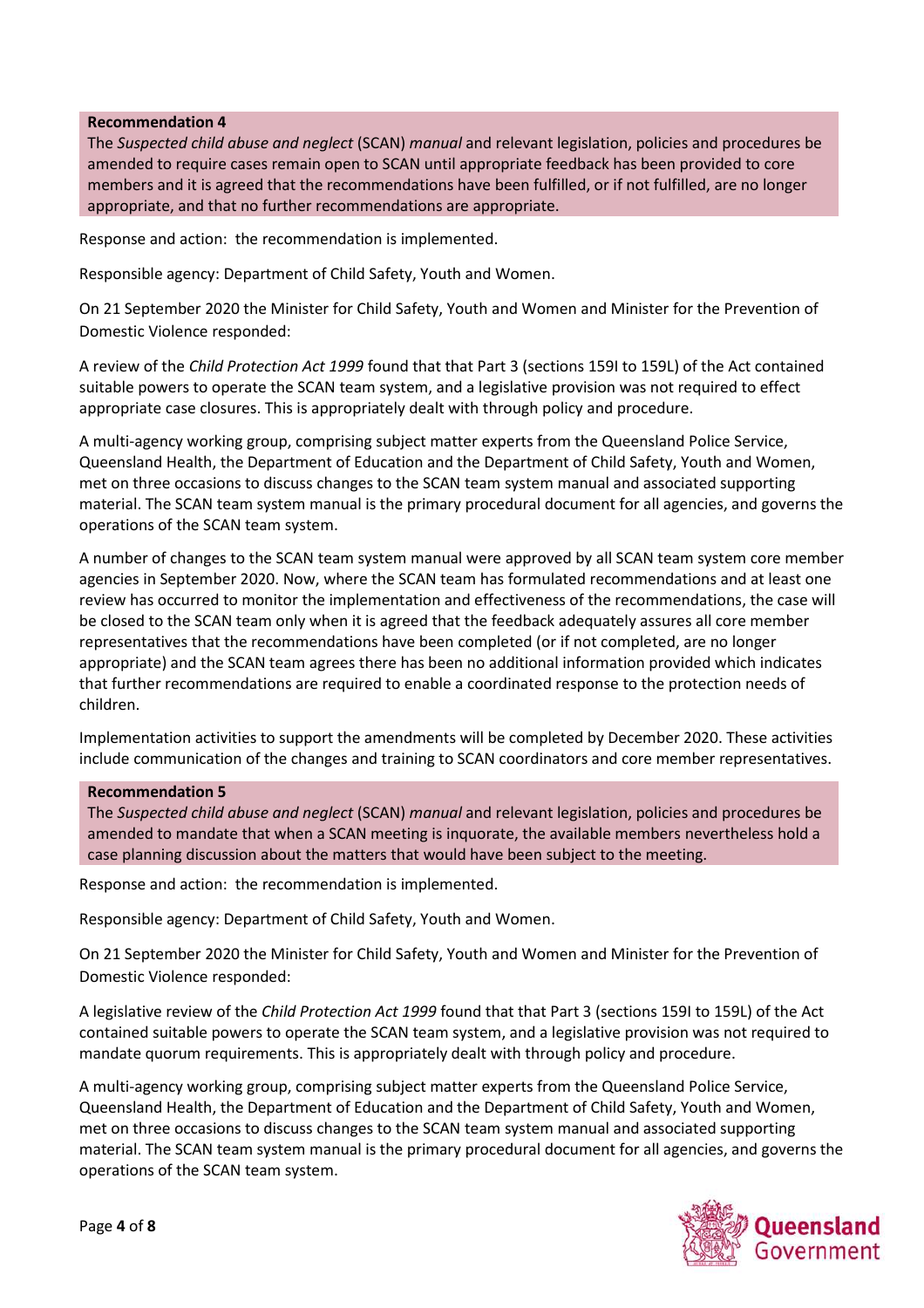A number of changes to the SCAN team system manual were approved by all SCAN team system core member agencies in September 2020. The manual now reiterates that SCAN team meetings should, unless exceptional circumstances prevail, be quorate, including emergency SCAN meeting. This includes the identification of suitable proxies. The addition of the following guidance for case planning discussions has been added to the SCAN team system manual, where an inquorate meeting is unavoidable –

*The immediate safety of a child must never be compromised by an inability to form a SCAN team quorum. When a quorum is not formed for a SCAN team (or emergency) meeting to proceed then a case planning discussion will be held with the available core member representatives and invited stakeholders.*

The SCAN team system manual now includes the following guidance where immediate actions are taken prior to or during a SCAN team meeting –

*In some circumstances intervention by one or more agencies may occur prior to or during a meeting. Intervention may be required to ensure the immediate safety of a child and/or to meet other legislative requirements. In all instances, discussion and planning for cases by the SCAN team must not delay statutory responses or impede a criminal investigation.*

Implementation activities to support the amendments will be completed by December 2020. These activities include communication of the changes and training to SCAN coordinators and core member representatives.

### **Recommendation 6a**

The department review its policies and procedures to ensure that, in accordance with the government's acceptance of recommendation 7.4 of the Carmody Inquiry:

i. adoption is routinely and genuinely considered as a suitable permanency option for children in outof-home care where reunification or unification is unlikely, and should be pursued in those cases, particularly for children aged under three years.

ii. adoption is routinely and genuinely considered by child safety officers as one of the permanency options open to them when deciding where to place a child in out of home care.

Response and action: the recommendation is implemented.

Responsible agency: Department of Children, Youth Justice and Multicultural Affairs.

On 21 September 2020 the Minister for Child Safety, Youth and Women and Minister for the Prevention of Domestic Violence responded:

The Child Protection and Other Legislation Amendment Bill 2020 was introduced into the Legislative Assembly on 14 July 2020. The Bill proposed two amendments to the *Child Protection Act 1999* and a minor unrelated technical amendment to the *Adoption Act 2009*.

The proposed amendments to the *Child Protection Act 1999* intended to enhance the approach to permanency under the *Child Protection Act 1999*; clarify that adoption is already an option for achieving permanency for children in care, as part of the suite of alternative long-term care options available; and clarify the importance of and promote alternative permanency options for children under a long-term guardianship order to the chief executive.

The Legal Affairs and Community Safety Committee tabled its report on the Bill on 28 August 2020. The committee made one recommendation, that the Bill be passed.

The Department of Child Safety, Youth and Women has commenced a review of the 2018 permanency reforms. This has included briefings with relevant peak bodies and consumer groups and internal staff. This will progress further with audits of all children in care under three, by the end of 2020.

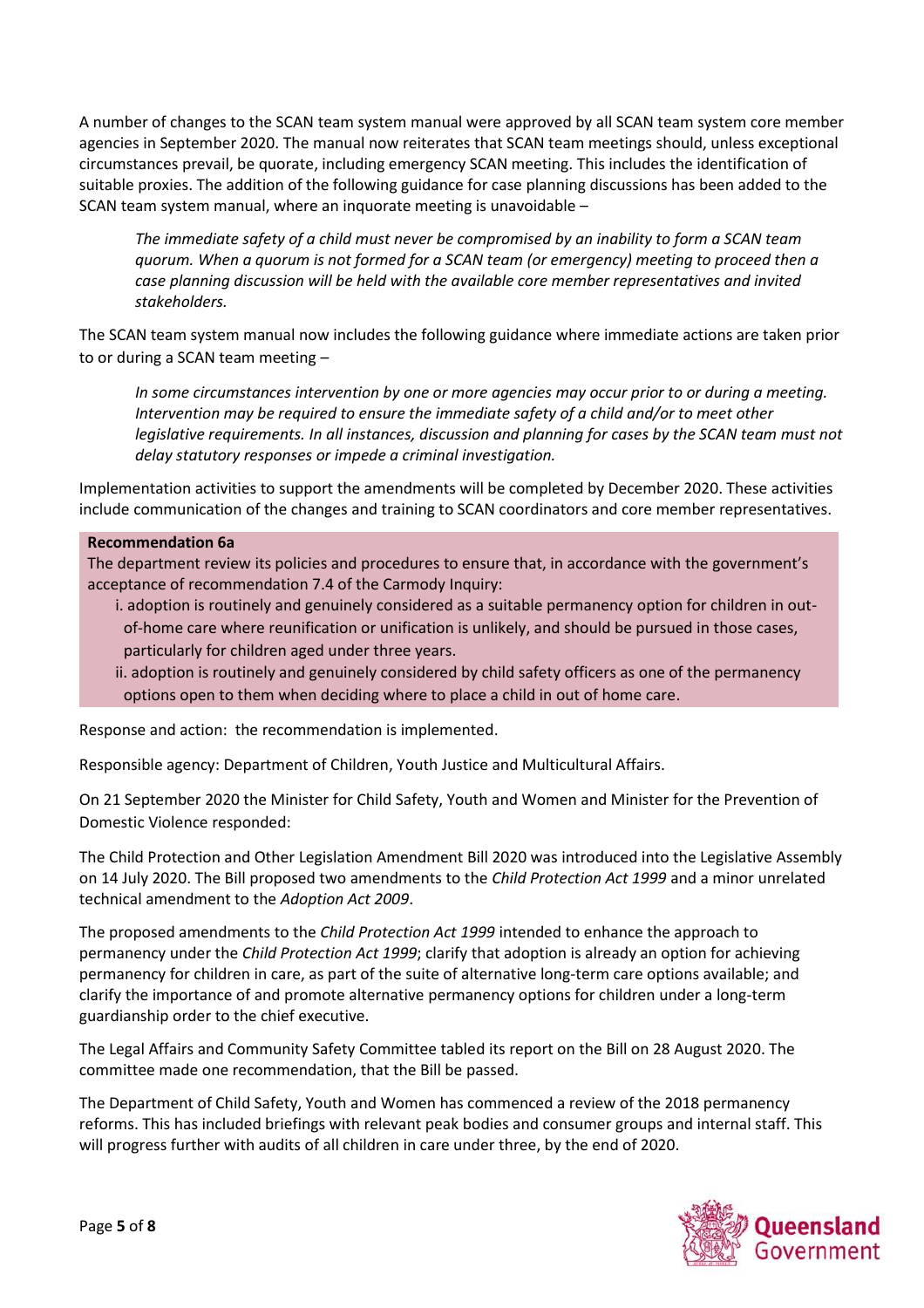The Child Protection and Other Legislation Amendment Bill 2020 was not debated in the final sitting week of parliament. The Bill will lapse when the caretaker period commences on 6 October 2020. Whether the Bill is reintroduced into the Legislative Assembly will be a matter for the incoming government following the Queensland state election on 31 October 2020.

The Department of Child Safety, Youth and Women is in the final stages of developing an internal permanency strategy. This strategy will outline priority activities to inform better long-term outcomes for children in care. This will be informed by the review of the 2018 permanency reforms.

### **On 22 April 2021 the Minister for Children and Youth Justice and Minister for Multicultural Affairs updated:**

In January 2021, the Department of Children, Youth Justice and Multicultural Affairs (the department) finalised an internal review of the implementation of the 2018 permanency reforms. The purpose of this review was to inform further internal actions required by the department to give full effect to the legislation. The review found that the communication activities, policy and procedural amendments and practice changes had resulted in the appropriate embedding of the changes. This was evidenced by progress made in reducing the number of sequential short-term orders for children and an increase in long-term orders. Uptake of the new permanent care orders is growing. Findings from the review have informed the development of the first departmental Permanency Strategy including a roadmap for further embedding of reforms which was approved in early 2021.

Between July and December 2020, the department undertook an audit of the cases of all children under three in care. The review sought to improve individual permanency outcomes for each child and to identify the enablers and barriers to achieving relational, physical and legal permanency. This audit has resulted in specific, individual-level actions to be undertaken by child safety officers, and system-level considerations which have been incorporated into the Permanency Strategy and roadmap.

On 23 March 2021, the Legislative Assembly passed the Child Protection and Other Legislation Amendment Bill 2020. The Bill amends the *Child Protection Act 1999* to enhance the approach to permanency under the *Child Protection Act 1999*; clarify that adoption is already an option for achieving permanency for children in care, as part of the suite of alternative long-term care options available; and clarify the importance of and promote alternative permanency options for children under a long-term guardianship order to the chief executive.

The Bill will become an Act when it receives Royal Assent and the permanency amendments will commence by Proclamation.

This recommendation is now complete. Implementation of the amendment Bill will be absorbed into the business-as-usual arrangements for the Department of Children, Youth Justice and Multicultural Affairs.

### **Recommendation 6b**

The government consider whether the *Adoption Act 2009* (Qld) should similarly reflect the 2018 amendments to the *Adoption Act 2000* (NSW), expecting children to be permanently placed through out of home adoptions within 24 months of entering the department's care.

Response and action: the recommendation is implemented.

Responsible agency: Department of Children, Youth Justice and Multicultural Affairs.

On 21 September 2020 the Minister for Child Safety, Youth and Women and Minister for the Prevention of Domestic Violence responded:

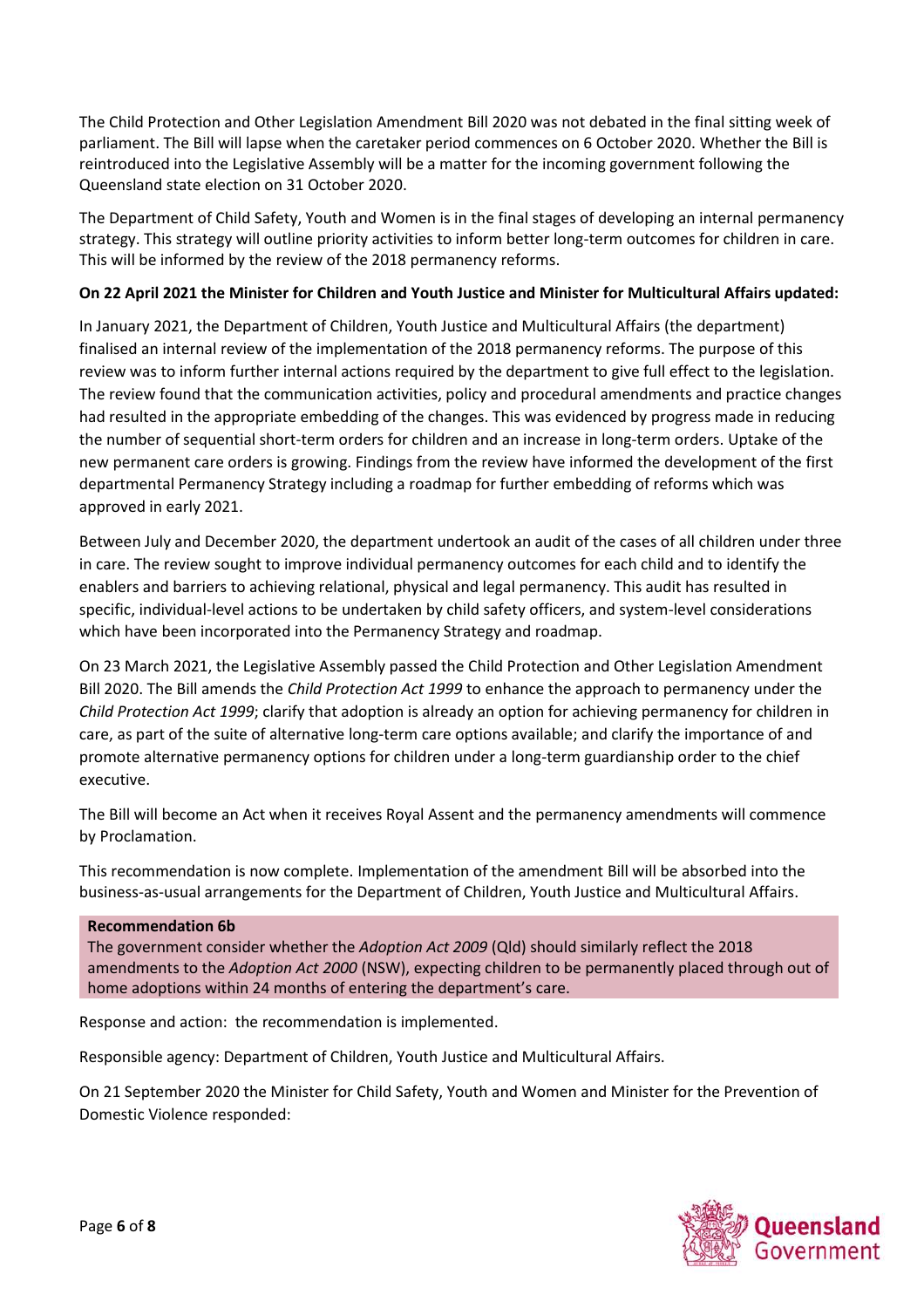The Child Protection and Other Legislation Amendment Bill 2020 was introduced into the Legislative Assembly on 14 July 2020. The Bill proposed two amendments to the *Child Protection Act 1999* and a minor unrelated technical amendment to the *Adoption Act 2009*.

The proposed amendments to the *Child Protection Act 1999* intended to enhance the approach to permanency under the *Child Protection Act 1999*; clarify that adoption is already an option for achieving permanency for children in care, as part of the suite of alternative long-term care options available; and clarify the importance of and promote alternative permanency options for children under a long-term guardianship order to the chief executive.

The Legal Affairs and Community Safety Committee tabled its report on the Bill on 28 August 2020. The committee made one recommendation, that the Bill be passed.

The Child Protection and Other Legislation Amendment Bill 2020 was not debated in the final sitting week of parliament. The Bill will lapse when the caretaker period commences on 6 October 2020. Whether the Bill is reintroduced into the Legislative Assembly will be a matter for the incoming government following the Queensland state election on 31 October 2020.

# **On 22 April 2021 the Minister for Children and Youth Justice and Minister for Multicultural Affairs updated:**

In preparing the Child Protection and Other Legislation Amendment Bill 2020, the department gave consideration to the New South Wales legislative framework for adoption from the child protection system.

On 3 December 2020, the Minister for Children and Youth Justice and Minister for Multicultural Affairs introduced the Child Protection and Other Legislation Amendment Bill 2020 (the Bill) into the Queensland Parliament.

The Bill amends the *Child Protection Act 1999* to enhance the approach to permanency under the *Child Protection Act 1999*. The Bill clarifies that adoption is an option for achieving permanency for children who require long-term care. This is achieved by amending section 5BA(4) of the *Child Protection Act 1999* to provide that adoption is the third preference in the order of priority for deciding whether an action or order best achieves permanency for a child, except for an Aboriginal or Torres Strait Islander child. For an Aboriginal or Torres Strait Islander child, adoption will be the last preference, after being cared for under the guardianship of the chief executive.

This is consistent with section 7 of the *Adoption Act 2009* which provides that, because adoption (as provided for in that Act) is not part of Aboriginal tradition or Island custom, adoption of an Aboriginal or Torres Strait Islander child should be considered as a way of meeting the child's need for long-term stable care only if there is no better available option.

The Bill also inserts a new section 51VAA that requires the chief executive to review the case plan for a child two years after the long-term order was made. This review must consider whether permanency for the child would be best achieved by an alternative arrangement as provided for in section 5BA(4).

The Bill does not require that adoption be considered or expedited after two years of a child protection order granting guardianship to the chief executive being in place. Rather, the Bill requires the chief executive to review the case plan for the child to consider whether there is a better way of achieving permanency for the child. If adoption was identified as an option for a child as part of this review, the *Adoption Act 2009* would apply, including all of the protections and safeguards for Aboriginal and Torres Strait Islander children.

On 23 March 2021, the Legislative Assembly passed the Child Protection and Other Legislation Amendment Bill 2020. The Bill will become an Act when it receives Royal Assent and the permanency amendments will commence by Proclamation.